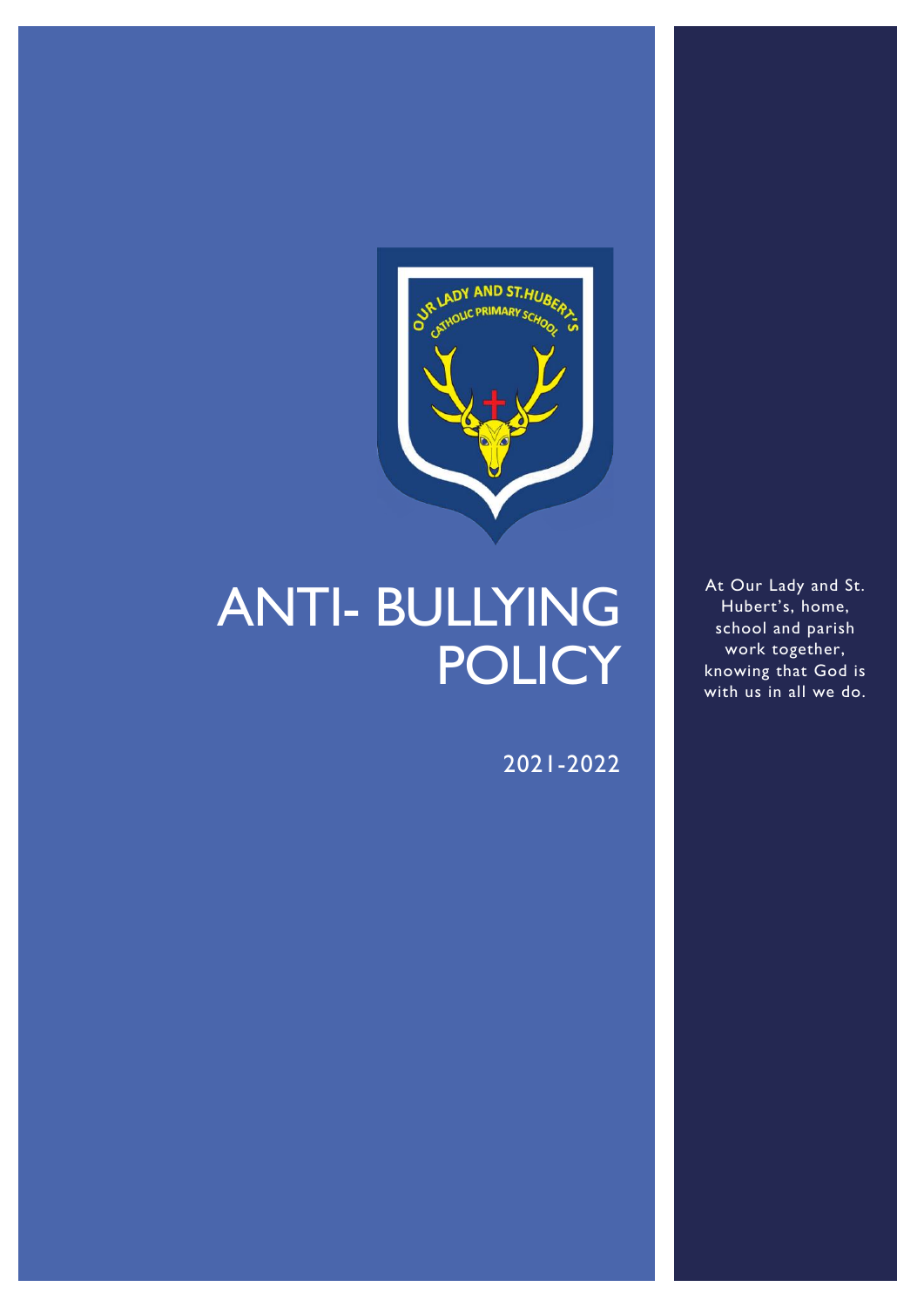# **Introduction**

At Our Lady and St Hubert's School, we are aware that pupils may be bullied in any school or setting, and recognise that preventing, raising awareness and consistently responding to any cases of bullying should be a priority to ensure the safety and well-being of our pupils.

In line with the Equality Act 2010, it is essential that our school:

• Eliminates unlawful discrimination, harassment, victimisation and any other conduct prohibited by the Act;

• Advance equality of opportunity between people who share a protected characteristic and people who do not share it; and

• Foster good relations between people who share a protected characteristic and people who do not share it.

At Our Lady and St Hubert's School, we are committed to safeguarding and promoting the welfare of pupils and young people and expect all staff and volunteers to share this commitment. Under the Children Act 1989, a bullying incident should be addressed as a child protection concern when there is 'reasonable cause to suspect that a pupil is suffering, or is likely to suffer, significant harm'. Where this is the case, the school staff should report their concerns to their Local Authority's safeguarding team.

This policy is closely linked with our Behaviour Policy, our Safeguarding and Child Protection Policy, our School Code of Conduct and the School's Vision, Aims and Values.

#### **Principles**

It is the responsibility of the governing body and SMT to ensure that all members of the school community work within a safe and enabling environment.

- 1. To ensure that bullying is tackled effectively in our school.
- 2. To ensure and show that the school cares and makes clear to those children who use bullying behaviour that their behaviour is unacceptable.
- 3. To ensure the day-to-day life of the school devotes time to suitable strategies to use when dealing with this problem.
- 4. To praise exemplary behaviour and improved behaviour.

## **What do we mean by bullying?**

"Bullying is behaviour by an individual or group, usually repeated over time, that intentionally hurts another individual or group either physically or emotionally"

## (DCSF 2007 Safe to Learn)

Bullying can occur through several types of anti-social behaviour. It can be:

## a) Physical:

*A child can be physically punched, kicked, hit, spat at, etc.*

## b) Verbal: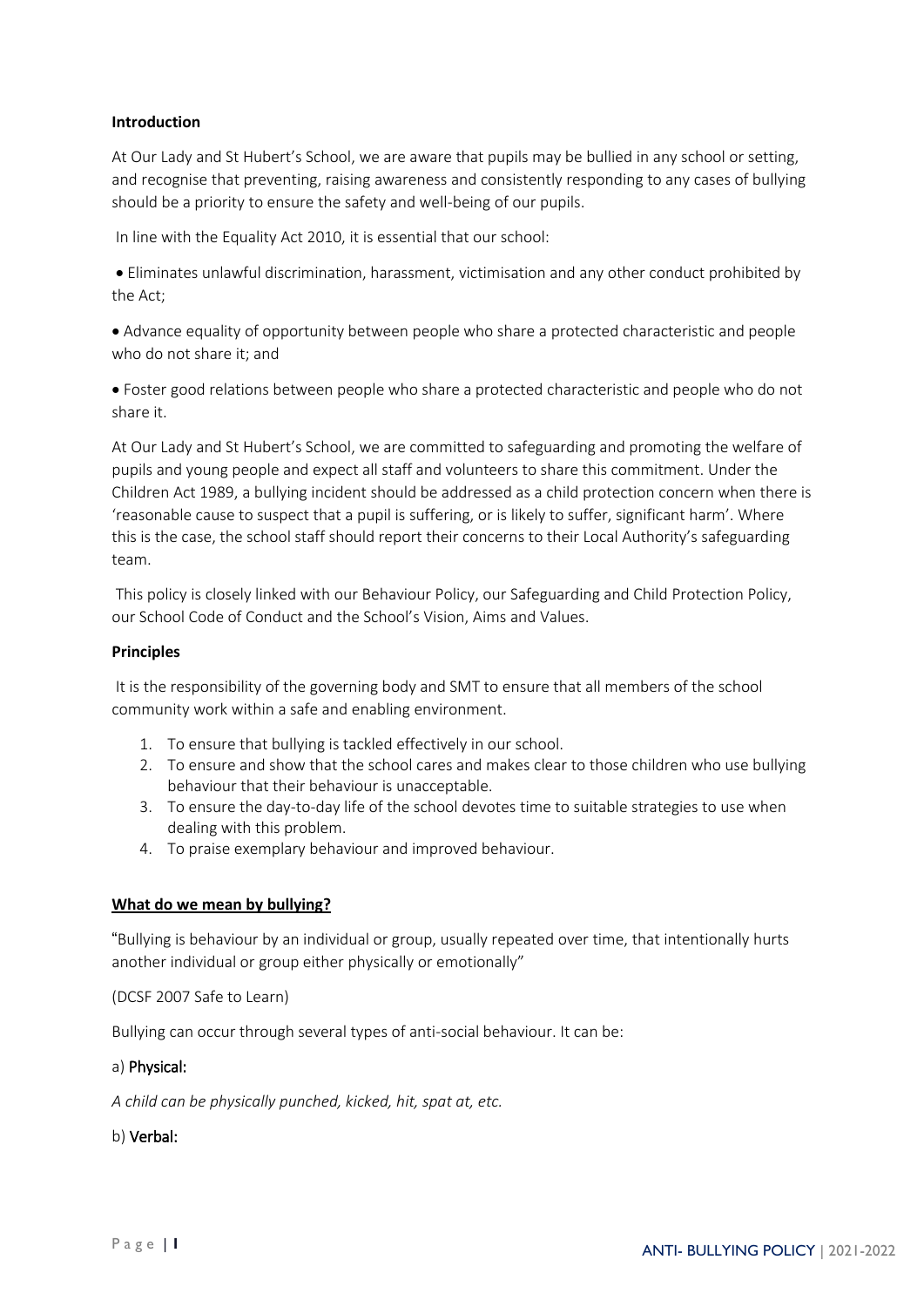*This can take the form of name calling. It may be directed towards gender, ethnic origin, physical/social disability, personality, etc.*

# c) Indirect:

*For example, spreading rumours (see also using technology)*

# d) Using technology:

*For example bullying by text, email, messenger service, social media*

## e) Exclusion:

*A child can be bullied simply by being excluded from discussions/activities*.

## f) Damage to Property or Theft:

*Pupils may have their property damaged or stolen. Physical threats may be used by the bully in order that the pupil hands over property to them.*

Children with special educational needs or disabilities have described other forms of bullying which they experience:

## g) Manipulative behaviour:

*For example being made to steal from a shop or undertaking a humiliating task*

## h) Conditional friendships:

*Such as being allowed to be part of the group if the victim agrees to certain behaviours inflicted by the group*

i) Bullying that deliberately takes advantage of or exploits their disability

People can be bullied for different reasons or no reason at all. Bullying can be related to:

- Race, religion or culture
- Special educational needs or disabilities
- Appearance or health conditions
- Perceived sexual orientation and homophobia
- Circumstances at home
- ANY perceived difference

At Our Lady and St Hubert's we are inclusive and support and acknowledge all of our children and celebrate their differences in culture, race, religion etc.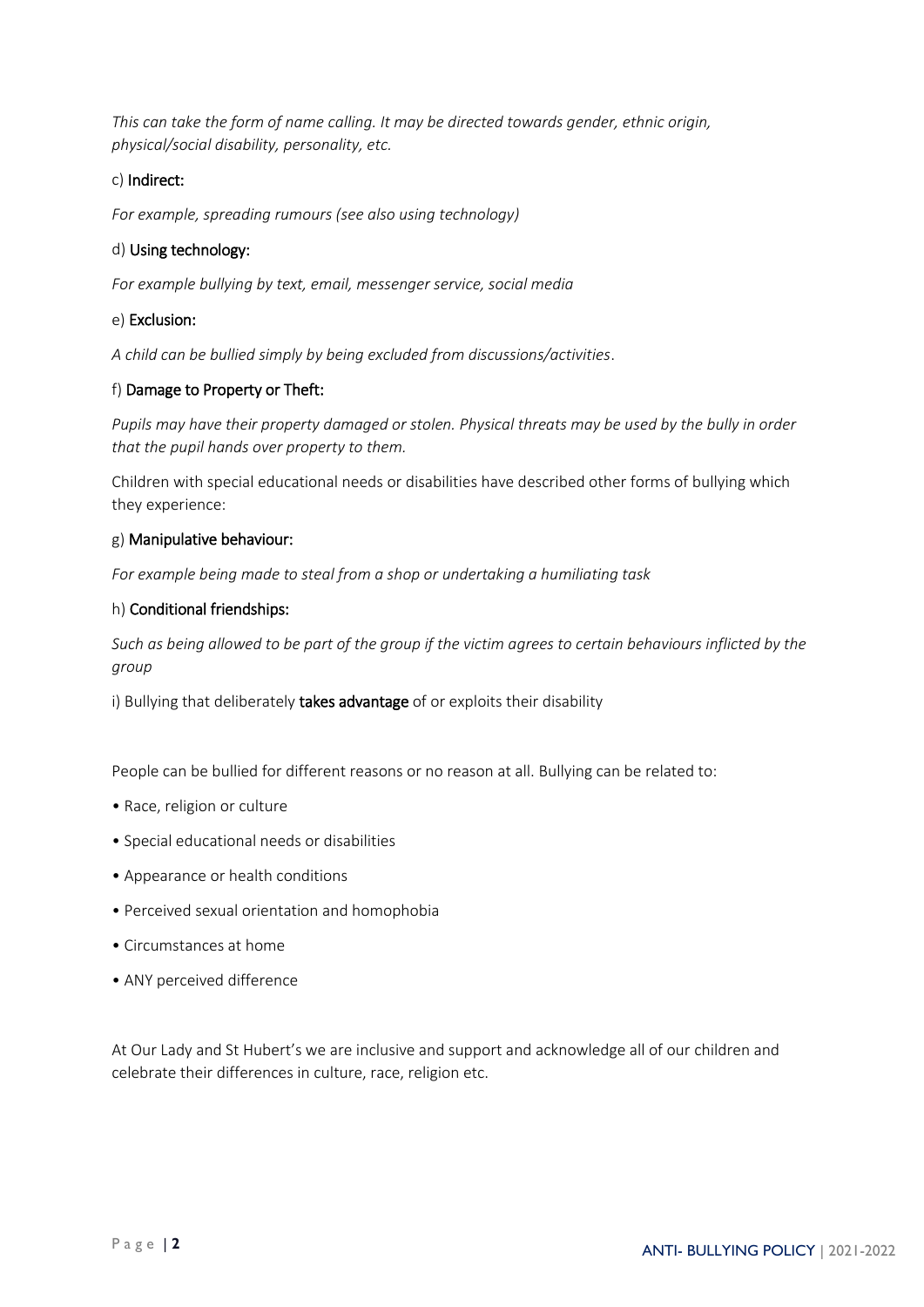## **How will this school prevent bullying?**

- We will share our anti bullying expectations with pupils, parents and staff on an ongoing basis.
- We will develop an ethos where every child feels safe and valued by reliable and responsible adults.
- We will make clear our zero-tolerance stance on bullying for everyone: adults and children alike.
- We will promote and raise awareness of anti-bullying strategies through lessons and events, working with the LA where possible. We will teach about cyber bullying and e-safety
- We will use our R.E, Citizenship and PHSE curriculum to promote anti-bullying messages.
- Staff will be trained and briefed in safety and anti-bullying procedures.
- The school will develop systems for preventing bullying e.g. building self-esteem and social skills, circle time, counselling.
- The Principal will ensure that the Local Governor Board are informed of any bullying issues, ensuring the policy is regularly reviewed.
- Teachers will be consistent in the way they deal with bullying, with reference to the school's policy for Positive Behaviour and Discipline.
- Our ethos and curriculum will teach children to respect difference and value diversity.
- We will develop peer support, mentoring and befriending schemes.
- We will always involve and support parents and carers.
- Newsletters will be sent to parents to inform them of our commitment of ensuring the safety and well-being of the children.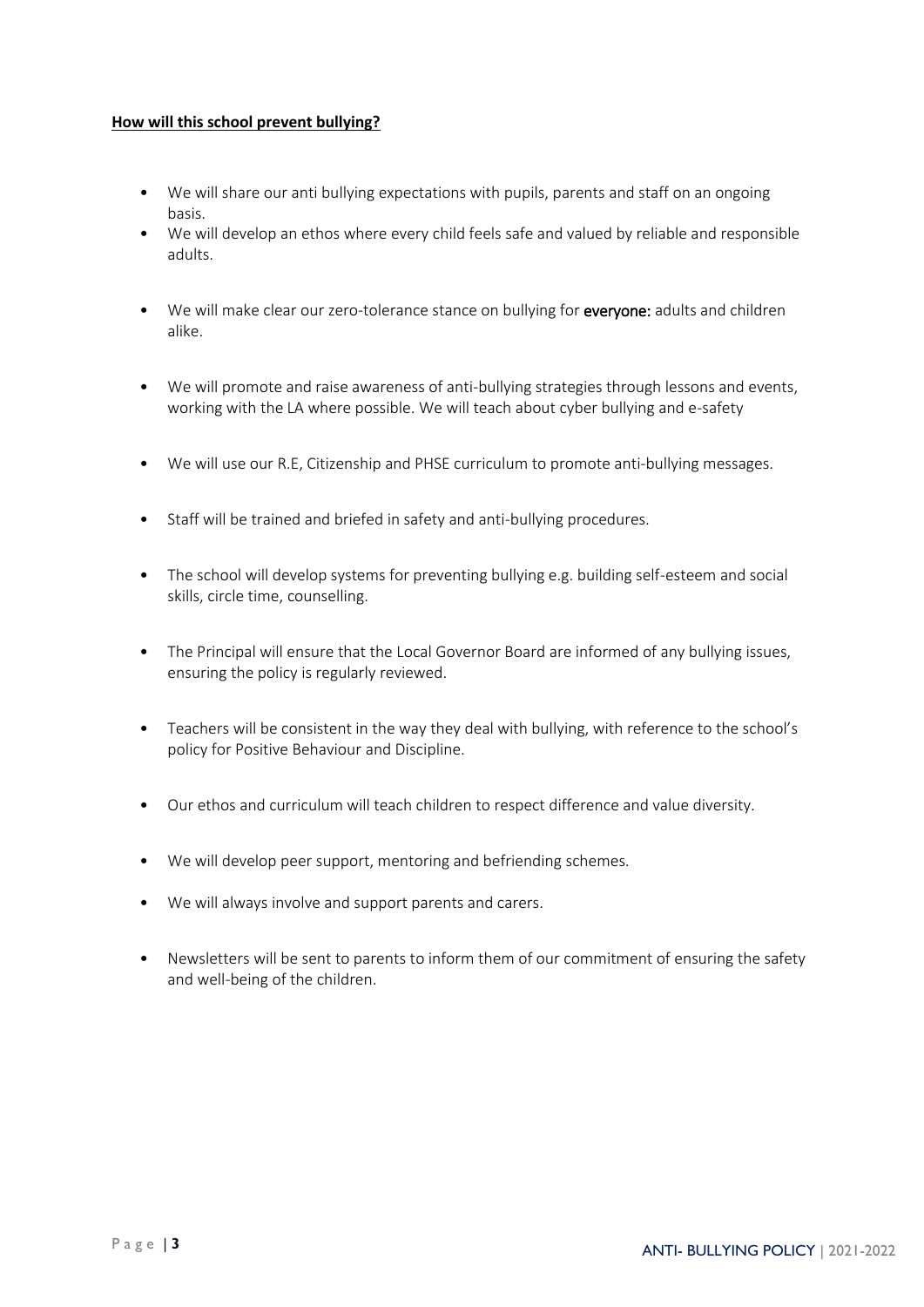# **What Can Children Do If They Are Being Bullied?**

Each term and when incidents occur, class teachers will discuss bullying and reinforce the following strategies with children:

a) Remember that keeping quiet will not change the situation – it might even help the bullying to get worse.

b) Remember that you do not deserve to be bullied and that it is wrong.

c) Be proud of who you are. It is good to be individual.

d) Try not to show that you are upset. It is hard, but a bully thrives on someone's fear.

e) Stay with a group of friends/people. There is safety in numbers.

f) Be assertive – shout "No!" Walk confidently away. Go straight to a teacher or member of staff.

g) Fighting back may make things worse.

h) It is best to tell an adult you trust straight away. You will get immediate support. If you do not get the help you need KEEP TELLING UNTIL YOU GET HELP!

i) Teachers and school staff will take you seriously and will deal with the bullies in a way which will end the bullying and will not make things worse for you.

j) The promotion of buddy systems, peer mediators and the friendship pole for peer support.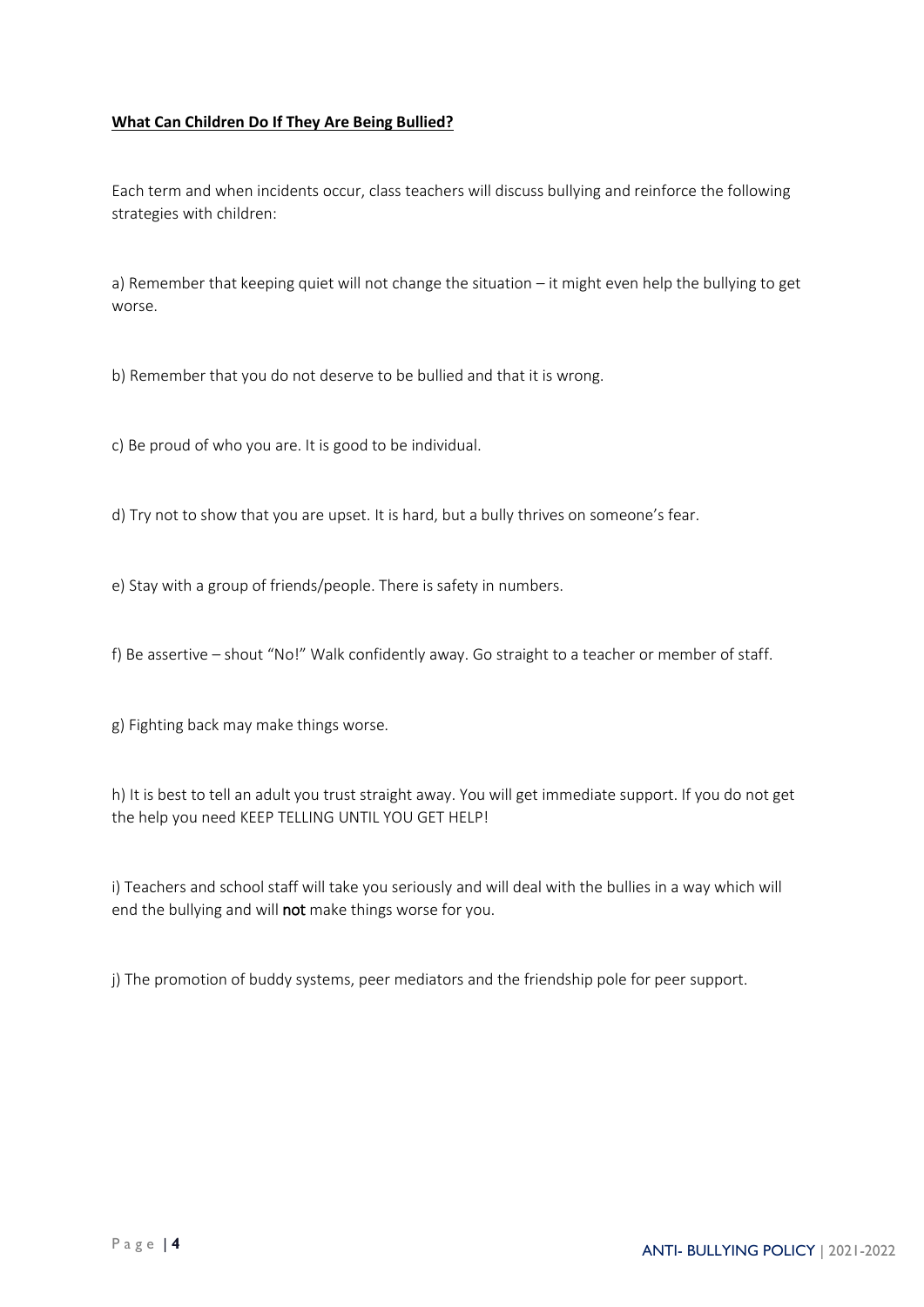## **What do you do if you Know Someone Is Being Bullied?**

a) Take action! Watching and doing nothing looks as if you are on the side of the bully. It makes the victim feel unhappier and on their own.

b) If you feel you cannot get involved, tell an adult immediately. Teachers will deal with the bully without getting you into trouble. If you do not get the help you need – keep telling until you get help.

c) Do not be, or pretend to be, friends with a bully.

## **Role of Parents**

Parents have an important part to play in our anti-bullying policy. We ask parents to:

- a) Look out for unusual behaviour in your children for example, they may suddenly not wish to attend school, feel ill regularly, or not complete work to their usual standard.
- b) Always take an active role in your child's education. Enquire how their day has gone, who they have spent their time with, etc.
- c) If you feel your child may be a victim of bullying behaviour, inform school immediately. Your complaint will be taken seriously and appropriate action will be taken immediately.

d) If a child has bullied your child, please do not approach that child or their parents on the playground or involve an older child to deal with the bully. Please inform school immediately.

e) It is important that you advise your child not to fight back. It can make matters worse!

f) Tell your child that it is not their fault that they are being bullied.

g) Reinforce the school's policy concerning bullying and make sure your child is not afraid to ask for help.

h) If you know your child is involved in bullying, please discuss the issues with them and inform school. The matter will be dealt with appropriately and supportively.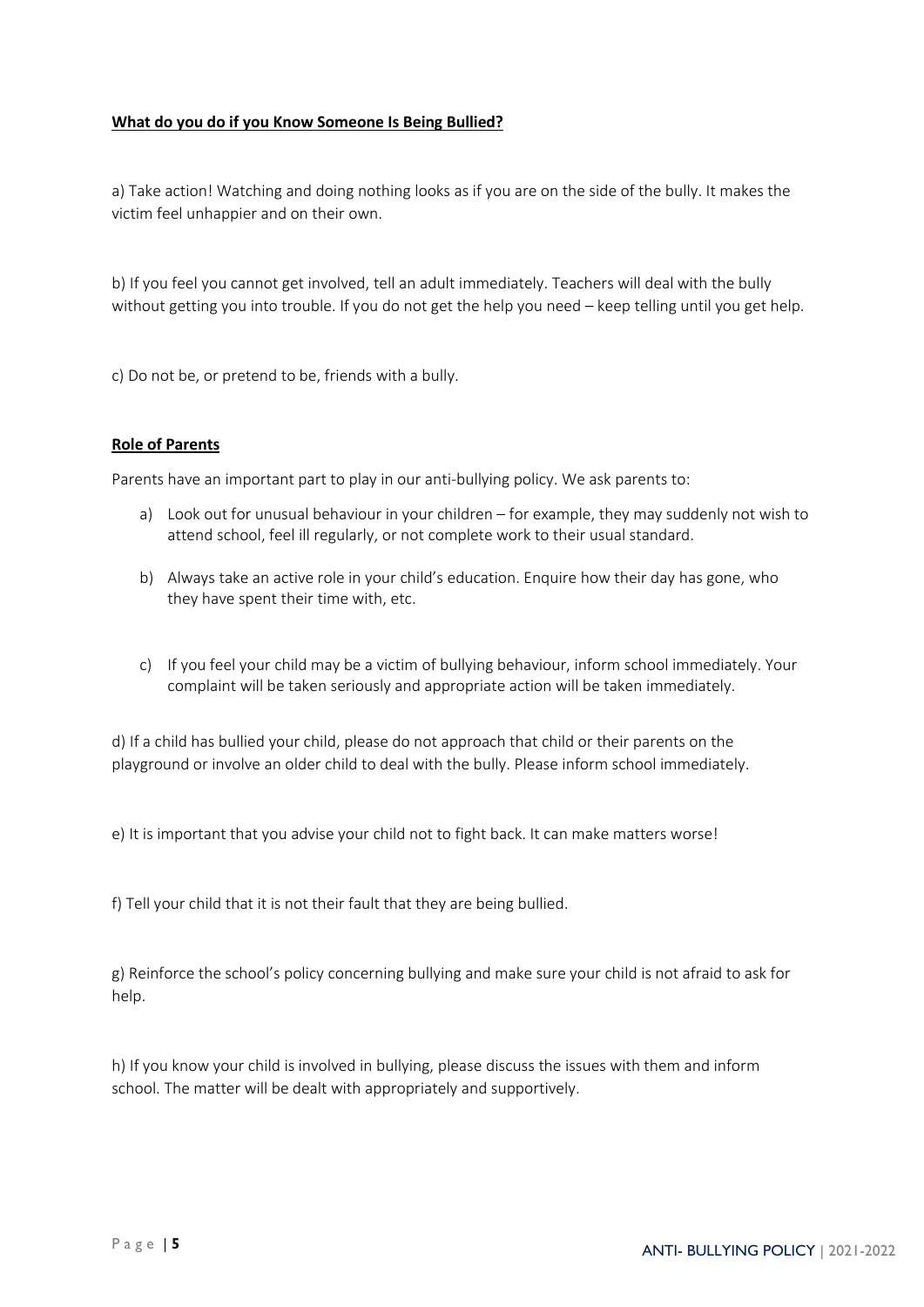i) Parents will be consulted and will be given opportunity to express their views in a survey on all areas of school life and how they feel school deals with certain issues. This includes the safety and emotional well-being of their child.

j) Parents and children with be regularly made aware of the issue of bullying posters, Anti-bullying Week and the school's annual survey.

## **Strategies for Dealing with Bullying**

This school's response to bullying is to be underpinned by:

- A strong ethos of tolerance and respect including respect for difference and diversity
- Strong leadership from the senior team on how bullying will be dealt with.

• A close relationship with pupils and parents so we know what bullying occurs, when, where and by whom.

• The promotion of buddy systems, peer mediators and the friendship stop for peer

Support. In the future we aim to train Anti-bullying Ambassadors.

• Caring for both victims of bullying and those who bully by monitoring, observing and tracking future progress.

• We will use the CAF (common assessment framework) to assess children's needs where other agencies may be needed.

• The appropriate course of action taken by the school will be dependent on the nature of the bullying (group/individual). If the bullying is a whole school issue this will be addressed in a whole school assembly where appropriate.

• We will record all incidents and monitor trends regularly.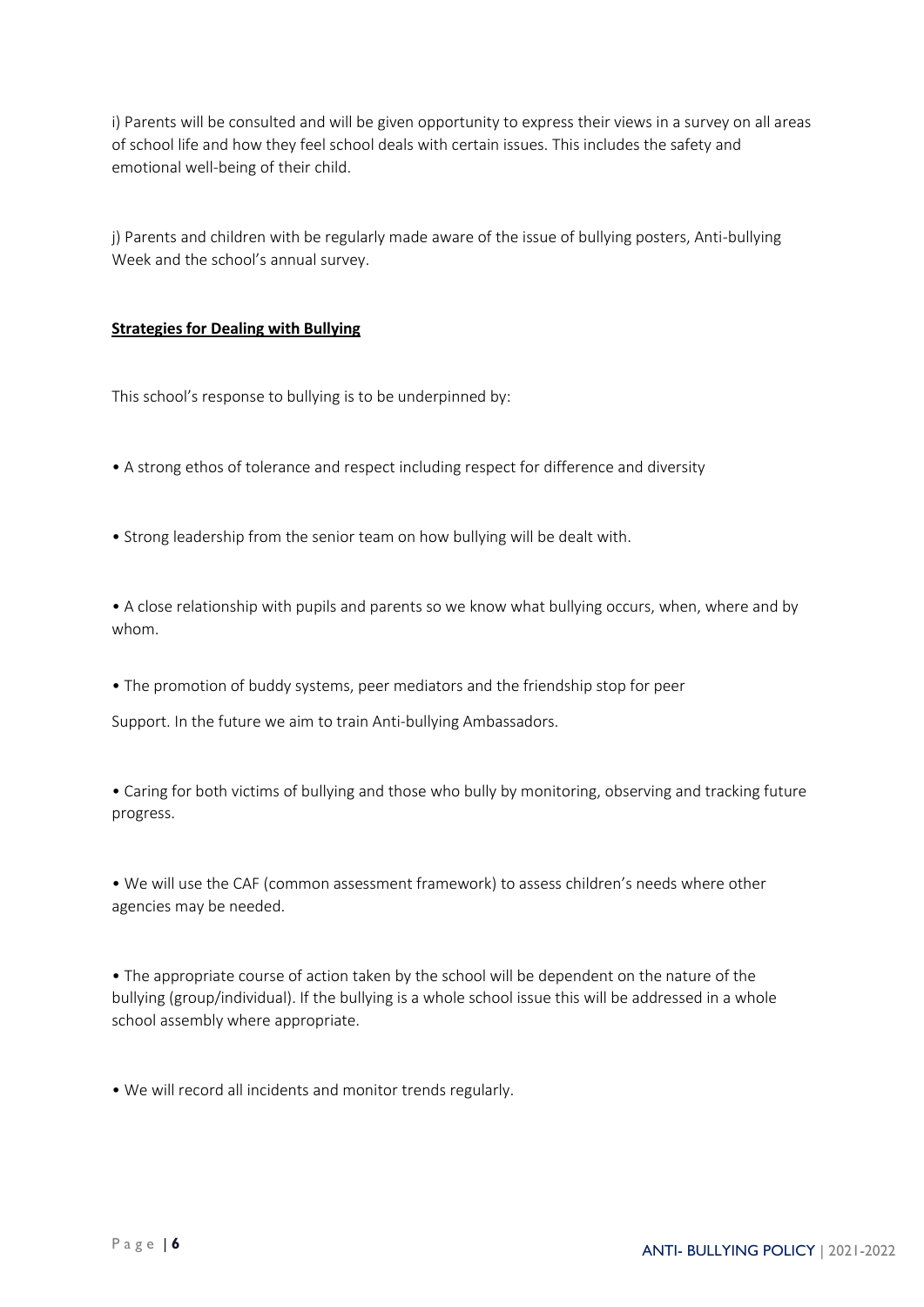## **If bullying is reported or suspected we will:**

a) Talk to the victim / suspected victim, and any witnesses. We will take steps to ensure the privacy and dignity of **all** concerned and ensure that our actions do not escalate the bullying.

b) Identify the bully and talk about what has happened, to discover why they became involved. Make it clear that bullying is not tolerated at Our Lady and St Hubert's. We will support both the victim and the one/s bullying to ensure the incident/s stop and do not reoccur.

c) Parents will be informed of the incident and will be advised of the action the school will be taking or has already taken.

d) If the bully owns up then sanctions procedures outlined in the Behaviour Policy will be followed.

e) An additional sanction may be to arrange for that child to be escorted by their parents / carers from the school premises.

f) Incidents of bullying are recorded as such in the Class Incident Log. This information will then be passed onto senior members of staff and will help inform all members of staff involved with the children.

g) If the suspected bully does not own up, investigate further. If it is clear that they are lying, continue with the procedure.

h) In instances of bullying, staff and children have a line of contact to follow and know when members of that line are absent, who to contact instead.

i) When dealing with instances of bullying we will involve the children in circle time, peer mediation and other schemes in order to promote awareness of feelings of others.

j) Continue monitoring the situation to ensure no repetition at school.